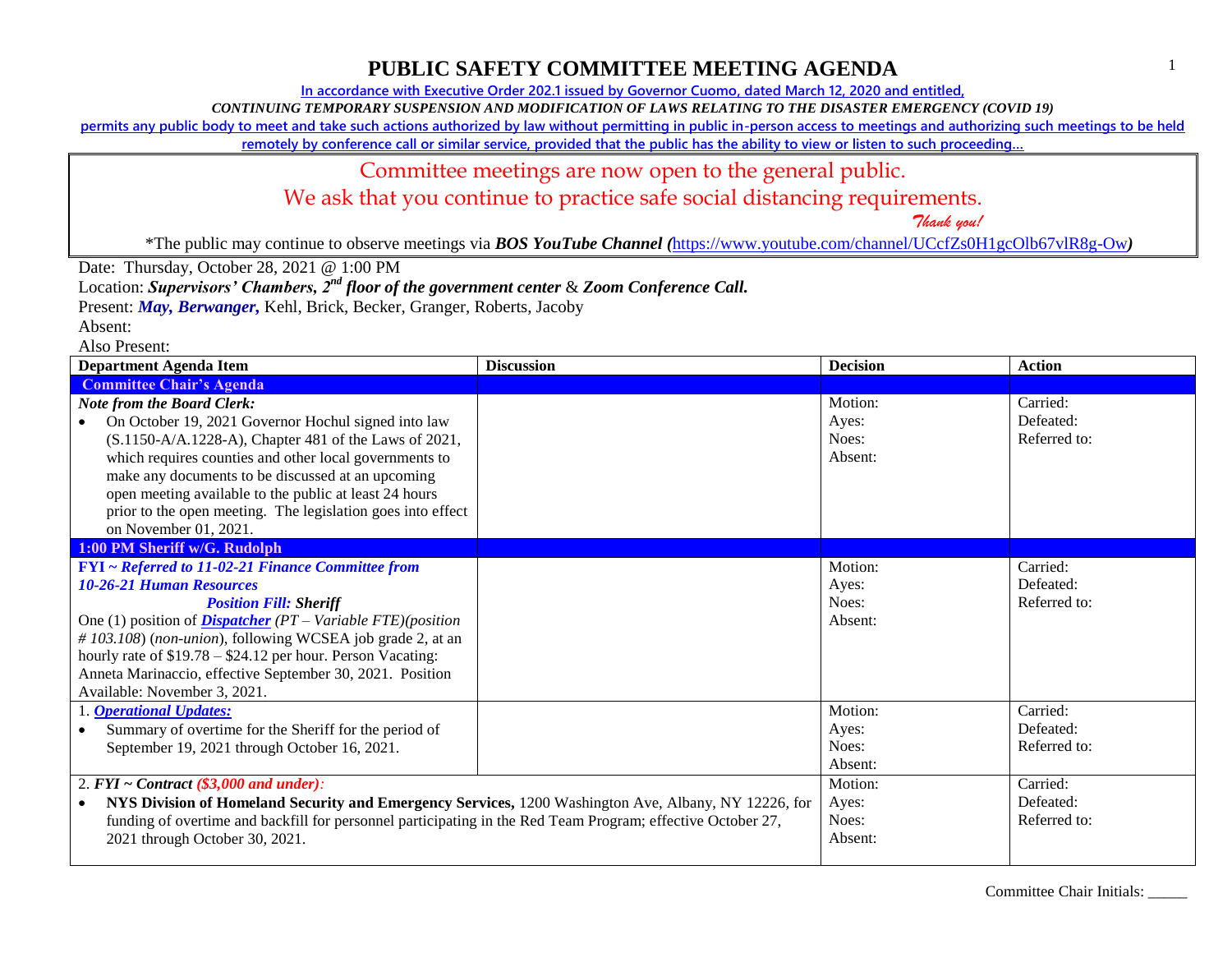**In accordance with Executive Order 202.1 issued by Governor Cuomo, dated March 12, 2020 and entitled,**

*CONTINUING TEMPORARY SUSPENSION AND MODIFICATION OF LAWS RELATING TO THE DISASTER EMERGENCY (COVID 19)*

**permits any public body to meet and take such actions authorized by law without permitting in public in-person access to meetings and authorizing such meetings to be held** 

remotely by conference call or similar service, provided that the public has the ability to view or listen to such proceeding...

#### Committee meetings are now open to the general public.

We ask that you continue to practice safe social distancing requirements.

 *Thank you!*

\*The public may continue to observe meetings via *BOS YouTube Channel (*<https://www.youtube.com/channel/UCcfZs0H1gcOlb67vlR8g-Ow>*)*

Date: Thursday, October 28, 2021 @ 1:00 PM

Location: *Supervisors' Chambers, 2nd floor of the government center* & *Zoom Conference Call.*

Present: *May, Berwanger,* Kehl, Brick, Becker, Granger, Roberts, Jacoby

Absent:

| <b>Department Agenda Item</b>                                  | <b>Discussion</b>                                | <b>Decision</b> | <b>Action</b> |
|----------------------------------------------------------------|--------------------------------------------------|-----------------|---------------|
| 3. Discussion:                                                 |                                                  | Motion:         | Carried:      |
| Election Day – Picking up ballots<br>$\bullet$                 |                                                  | Ayes:           | Defeated:     |
|                                                                |                                                  | Noes:           | Referred to:  |
|                                                                |                                                  | Absent:         |               |
| 4. Discussion:                                                 |                                                  | Motion:         | Carried:      |
| Letchworth Arts & Crafts Show                                  |                                                  | Ayes:           | Defeated:     |
|                                                                |                                                  | Noes:           | Referred to:  |
|                                                                |                                                  | Absent:         |               |
| 5. Discussion:                                                 |                                                  | Motion:         | Carried:      |
| <b>New York State Professional Policing Act</b>                |                                                  | Ayes:           | Defeated:     |
|                                                                |                                                  | Noes:           | Referred to:  |
|                                                                |                                                  | Absent:         |               |
| 6. Discussion:                                                 |                                                  | Motion:         | Carried:      |
| ARPA funds for the purchase of three (3) patrol vehicles       |                                                  | Ayes:           | Defeated:     |
|                                                                |                                                  | Noes:           | Referred to:  |
|                                                                |                                                  | Absent:         |               |
| 7. Overnight Travel Authorization AMENDED:                     | should be October 24-27, 2021<br>Incorrect dates | Motion:         | Carried:      |
| E Till and E Tamol to attend Annual Law Enforcement            |                                                  | Ayes:           | Defeated:     |
| Supervisors' Training Conference in Saratoga Springs, NY       |                                                  | Noes:           | Referred to:  |
| October 24-26 27, 2021. County car will be used. Costs will    |                                                  | Absent:         |               |
| include Hotel, Conference, Gas and Employee Expenses.          |                                                  |                 |               |
| 8. Grant Acceptance:                                           | Request to apply was on the Agenda 05/27/2021    | Motion:         | Carried:      |
| Authorize Chairwoman to sign a grant acceptance award with     |                                                  | Ayes:           | Defeated:     |
| US Dept of Justice 810 Seventh St, Washington, DC 20531        |                                                  | Noes:           | Referred to:  |
| for the provision of funding for bullet proof vests to replace |                                                  | Absent:         |               |
| vests that are over 5 years old and purchase vests for new     |                                                  |                 |               |
| employees. Grant reimburses 50% of the cost not to exceed      |                                                  |                 |               |
| \$8,000.00; effective August 1, 2021 through July 31, 2023.    |                                                  |                 |               |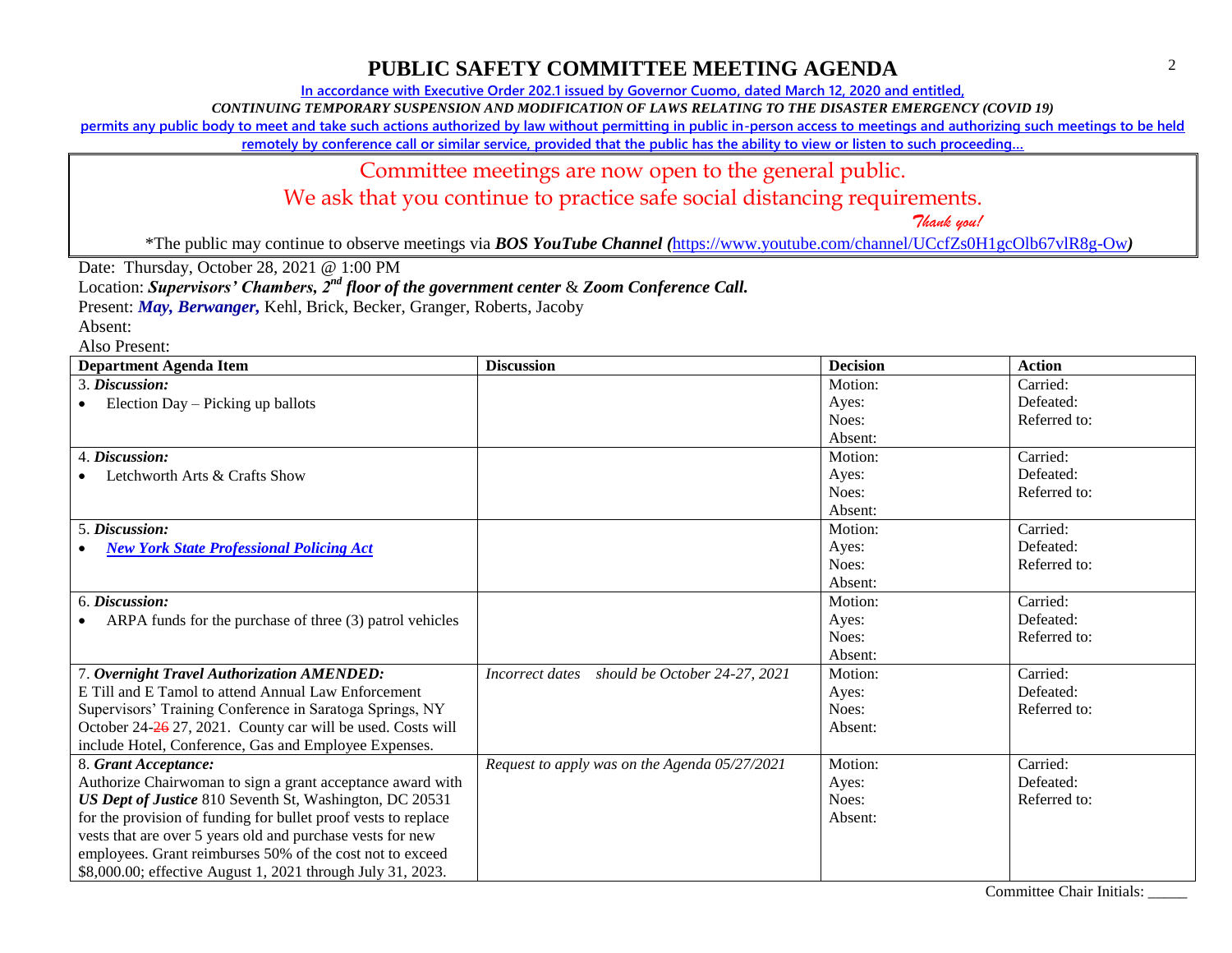**In accordance with Executive Order 202.1 issued by Governor Cuomo, dated March 12, 2020 and entitled,**

*CONTINUING TEMPORARY SUSPENSION AND MODIFICATION OF LAWS RELATING TO THE DISASTER EMERGENCY (COVID 19)*

**permits any public body to meet and take such actions authorized by law without permitting in public in-person access to meetings and authorizing such meetings to be held** 

remotely by conference call or similar service, provided that the public has the ability to view or listen to such proceeding...

### Committee meetings are now open to the general public.

We ask that you continue to practice safe social distancing requirements.

 *Thank you!*

\*The public may continue to observe meetings via *BOS YouTube Channel (*<https://www.youtube.com/channel/UCcfZs0H1gcOlb67vlR8g-Ow>*)*

Date: Thursday, October 28, 2021 @ 1:00 PM

Location: *Supervisors' Chambers, 2nd floor of the government center* & *Zoom Conference Call.*

Present: *May, Berwanger,* Kehl, Brick, Becker, Granger, Roberts, Jacoby

Absent:

| <b>Department Agenda Item</b>                                                                                                                                                                                                                                                                    | <b>Discussion</b>                                          | <b>Decision</b>                      | <b>Action</b>                         |
|--------------------------------------------------------------------------------------------------------------------------------------------------------------------------------------------------------------------------------------------------------------------------------------------------|------------------------------------------------------------|--------------------------------------|---------------------------------------|
| 9. Overnight Travel Authorization:<br>S West to chaperone Attica Central Junior Honor Society to<br>Washington DC for the "Wreaths Across America" December<br>17-18, 2021. No cost to county                                                                                                    |                                                            | Motion:<br>Ayes:<br>Noes:<br>Absent: | Carried:<br>Defeated:<br>Referred to: |
| <b>County Jail</b>                                                                                                                                                                                                                                                                               |                                                            |                                      |                                       |
| 1. <b>Operational Updates:</b><br>Inmate numbers for September:<br>Total: avg 51; high 58; low 44<br>Male: avg 36; high 42; low 30<br>Female: avg 16; high 18; low 14<br>Boarded in: avg 8; high 11; low 5<br>Boarded out: avg 0; high 0; low 0<br>Net income: \$22,525.00                       |                                                            | Motion:<br>Ayes:<br>Noes:<br>Absent: | Carried:<br>Defeated:<br>Referred to: |
| 2. Overnight Travel Authorization AMENDED:<br>M Horton to attend Annual Jail Administrators Continued<br>Education Training Conference in Saratoga Springs, NY,<br>September 26-28 29, 2021. The county car will be used.<br>Costs will include Conference, Hotel, Employee Expenses and<br>Gas. | Incorrect dates: should be Sept 26-29 <sup>th</sup> , 2021 | Motion:<br>Ayes:<br>Noes:<br>Absent: | Carried:<br>Defeated:<br>Referred to: |
| 3. Discussion:<br><b>MAT</b> Legislation                                                                                                                                                                                                                                                         |                                                            | Motion:<br>Ayes:<br>Noes:<br>Absent: | Carried:<br>Defeated:<br>Referred to: |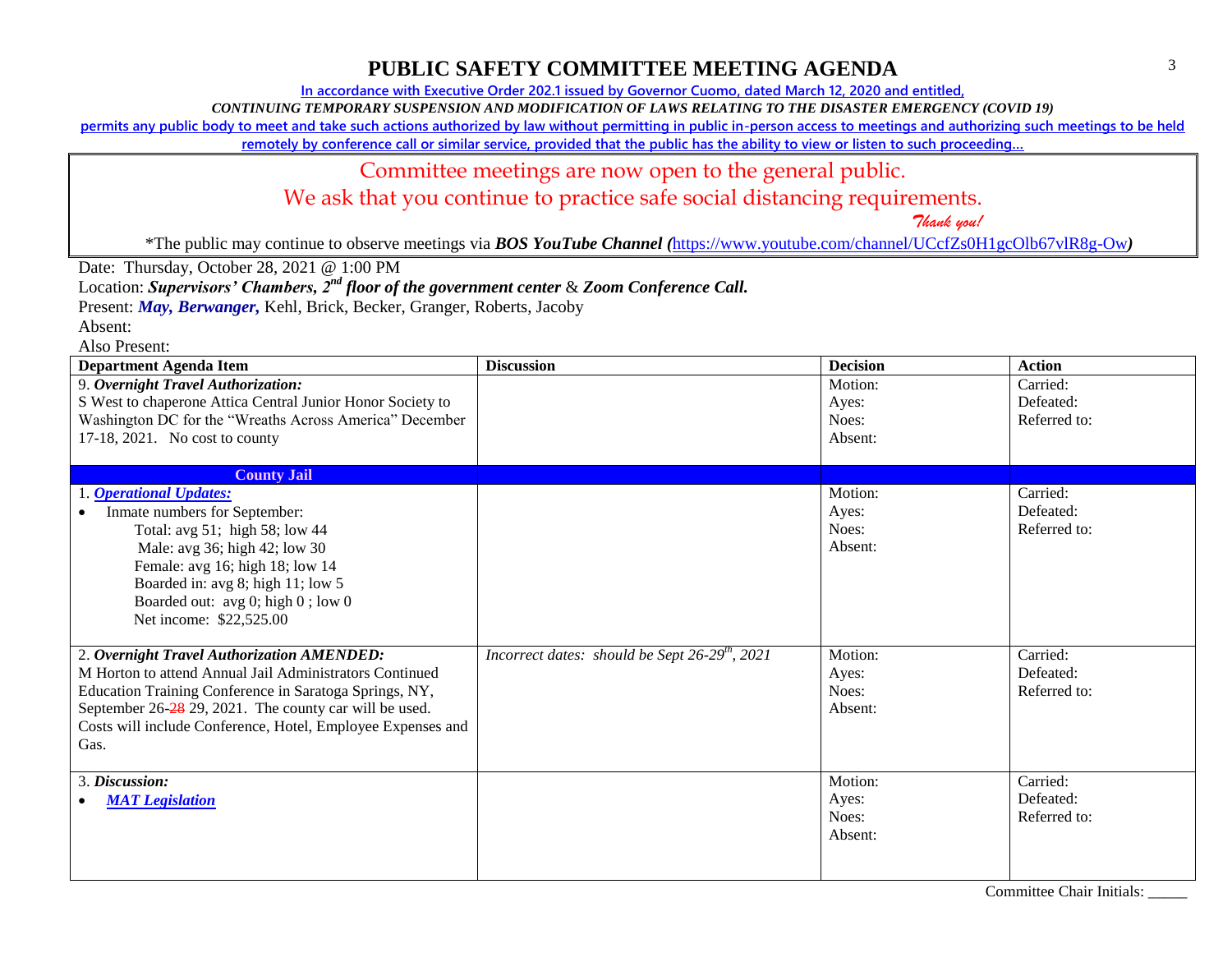**In accordance with Executive Order 202.1 issued by Governor Cuomo, dated March 12, 2020 and entitled,**

*CONTINUING TEMPORARY SUSPENSION AND MODIFICATION OF LAWS RELATING TO THE DISASTER EMERGENCY (COVID 19)*

**permits any public body to meet and take such actions authorized by law without permitting in public in-person access to meetings and authorizing such meetings to be held** 

remotely by conference call or similar service, provided that the public has the ability to view or listen to such proceeding...

#### Committee meetings are now open to the general public.

We ask that you continue to practice safe social distancing requirements.

 *Thank you!*

\*The public may continue to observe meetings via *BOS YouTube Channel (*<https://www.youtube.com/channel/UCcfZs0H1gcOlb67vlR8g-Ow>*)*

Date: Thursday, October 28, 2021 @ 1:00 PM

Location: *Supervisors' Chambers, 2nd floor of the government center* & *Zoom Conference Call.*

Present: *May, Berwanger,* Kehl, Brick, Becker, Granger, Roberts, Jacoby

Absent:

| <b>Department Agenda Item</b>                                                                                                                                                                                                                                                                                                                                                                                                                                             | <b>Discussion</b>                           | <b>Decision</b>                      | <b>Action</b>                         |
|---------------------------------------------------------------------------------------------------------------------------------------------------------------------------------------------------------------------------------------------------------------------------------------------------------------------------------------------------------------------------------------------------------------------------------------------------------------------------|---------------------------------------------|--------------------------------------|---------------------------------------|
| <b>Jail Kitchen</b>                                                                                                                                                                                                                                                                                                                                                                                                                                                       |                                             |                                      |                                       |
| FYI ~ Referred to 11-02-21 Finance Committee from<br><b>10-26-21 Human Resources</b><br><b>Position Fill: Sheriff</b><br>One (1) position of <b>Meal Deliverer</b> ( $PT$ – Variable FTE)<br>(position $#092.598$ ), on Salary Schedule S at an hourly rate of<br>\$12.50 per hour. Person Vacating: James Vincent, effective<br>October 1, 2021. Position Available: November 3, 2021.                                                                                   |                                             | Motion:<br>Ayes:<br>Noes:<br>Absent: | Carried:<br>Defeated:<br>Referred to: |
| 911                                                                                                                                                                                                                                                                                                                                                                                                                                                                       |                                             |                                      |                                       |
| 1. Professional Service Contract \$5,001 or greater:<br>Authorize Chairwoman to sign a contract, pursuant to General<br>Municipal Law §104(b), with Aluma Tower Company 1639<br>Old Dixie Highway, Vero Beach, Fl 32960, for purchasing a<br>Cargo Trailer Tower in an amount not to exceed \$110,344.83;<br>effective October 24, 2021 through completion and delivery<br>of the trailer. Contract requires 1/2 payment upfront and the<br>rest at the time of shipping. | Sent to Attorney for approval and signature | Motion:<br>Ayes:<br>Noes:<br>Absent: | Carried:<br>Defeated:<br>Referred to: |
| 2. Discussion:<br><b>Tower Project RFP Results</b>                                                                                                                                                                                                                                                                                                                                                                                                                        |                                             | Motion:<br>Ayes:<br>Noes:<br>Absent: | Carried:<br>Defeated:<br>Referred to: |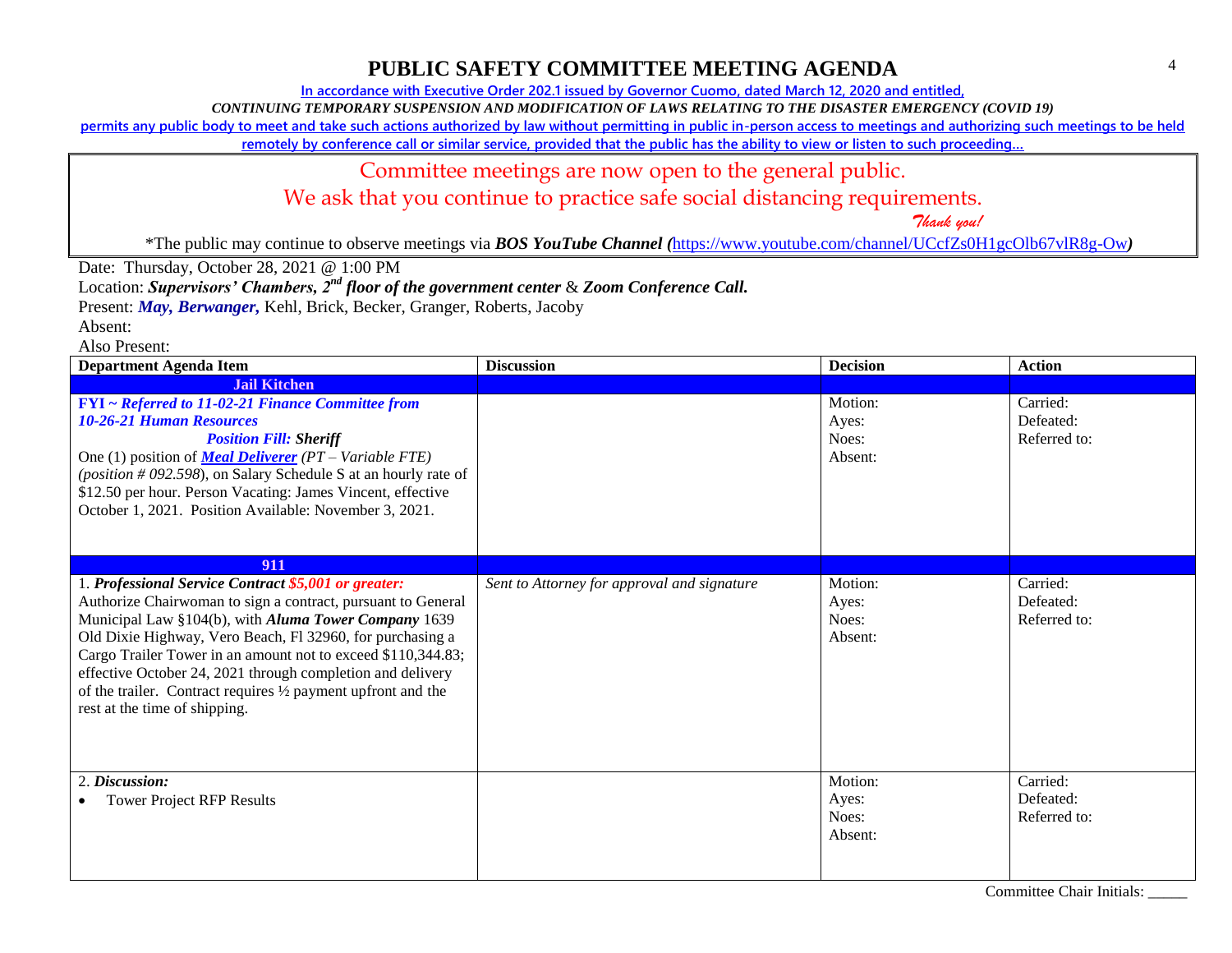**In accordance with Executive Order 202.1 issued by Governor Cuomo, dated March 12, 2020 and entitled,**

*CONTINUING TEMPORARY SUSPENSION AND MODIFICATION OF LAWS RELATING TO THE DISASTER EMERGENCY (COVID 19)*

**permits any public body to meet and take such actions authorized by law without permitting in public in-person access to meetings and authorizing such meetings to be held** 

remotely by conference call or similar service, provided that the public has the ability to view or listen to such proceeding...

## Committee meetings are now open to the general public.

We ask that you continue to practice safe social distancing requirements.

 *Thank you!*

\*The public may continue to observe meetings via *BOS YouTube Channel (*<https://www.youtube.com/channel/UCcfZs0H1gcOlb67vlR8g-Ow>*)*

Date: Thursday, October 28, 2021 @ 1:00 PM

Location: *Supervisors' Chambers, 2nd floor of the government center* & *Zoom Conference Call.*

Present: *May, Berwanger,* Kehl, Brick, Becker, Granger, Roberts, Jacoby

Absent:

| <b>Department Agenda Item</b>                                   | <b>Discussion</b>                           | <b>Decision</b> | <b>Action</b> |
|-----------------------------------------------------------------|---------------------------------------------|-----------------|---------------|
| 3. Bid Award:                                                   | Sent to Attorney for approval and signature | Motion:         | Carried:      |
| Authorize Chairwoman to sign a contract, pursuant to General    |                                             | Ayes:           | Defeated:     |
| Municipal Law §104(b), with Saia Communication 100              |                                             | Noes:           | Referred to:  |
| Stadtman St Buffalo, NY 14206, for the construction of three    |                                             | Absent:         |               |
| new public safety towers to include, but not limited to; Civil  |                                             |                 |               |
| (site) work, shelters, gensets, electric services, and          |                                             |                 |               |
| Uninterrupted Power Supplies in the towns of Castile,           |                                             |                 |               |
| Middlebury, and Wethersfield in an amount not to exceed         |                                             |                 |               |
| \$1,830,712.50 effective October 25, 2021 through completion.   |                                             |                 |               |
| 4. Professional Service Contract \$5,001 or greater:            | Sent to Attorney for Approval and Signature | Motion:         | Carried:      |
| Authorize Chairwoman to sign a contract, pursuant to General    |                                             | Ayes:           | Defeated:     |
| Municipal Law §104(b), with Frontier Communications             |                                             | Noes:           | Referred to:  |
| 1225 Jefferson Rd Rochester, NY 14623, for the provision of     |                                             | Absent:         |               |
| upgrading the $911$ phone communication system and a five $(5)$ |                                             |                 |               |
| year service agreement in an amount not to exceed               |                                             |                 |               |
| \$450,685.75 effective October 25, 2021 through five years      |                                             |                 |               |
| from completion of the upgrade.                                 |                                             |                 |               |
| 5. Appropriation                                                |                                             | Motion:         | Carried:      |
| To: 123020.520002 IT/Communications<br>\$450,685.75             |                                             | Ayes:           | Defeated:     |
| 450,685.75<br>w/12302004.400890 Federal Aid Recovery            |                                             | Noes:           | Referred to:  |
| Reason: Appropriate funds thru RFPA funds for phone             |                                             | Absent:         |               |
| upgrades.                                                       |                                             |                 |               |
| <b>Stop DWI w/D. Linder</b>                                     |                                             |                 |               |
|                                                                 |                                             | Motion:         | Carried:      |
|                                                                 | $\sim$ Nothing to Report $\sim$             | Ayes:           | Defeated:     |
|                                                                 |                                             | Noes:           | Referred to:  |
|                                                                 |                                             | Absent:         |               |
|                                                                 |                                             |                 |               |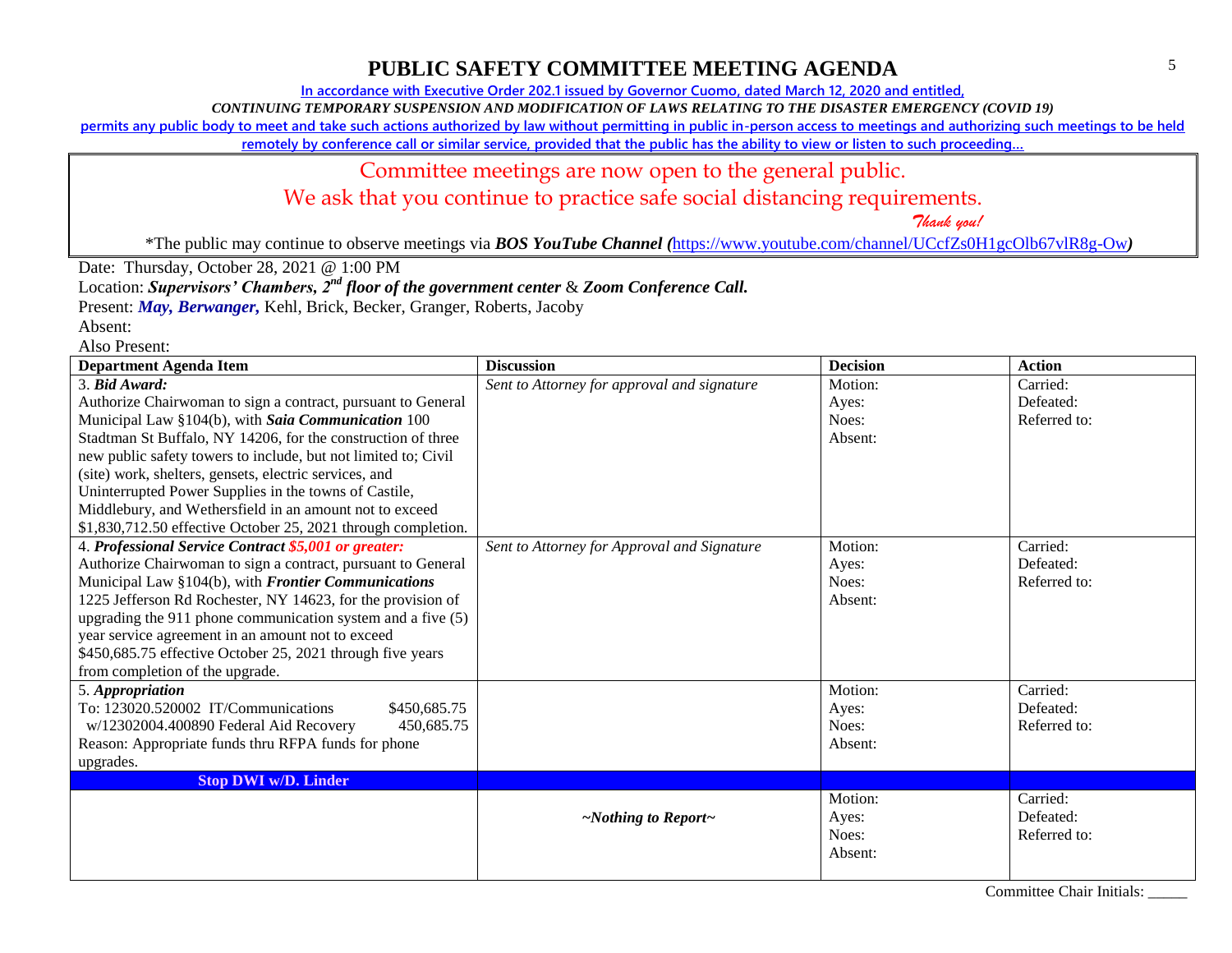**In accordance with Executive Order 202.1 issued by Governor Cuomo, dated March 12, 2020 and entitled,**

*CONTINUING TEMPORARY SUSPENSION AND MODIFICATION OF LAWS RELATING TO THE DISASTER EMERGENCY (COVID 19)*

**permits any public body to meet and take such actions authorized by law without permitting in public in-person access to meetings and authorizing such meetings to be held** 

remotely by conference call or similar service, provided that the public has the ability to view or listen to such proceeding...

#### Committee meetings are now open to the general public.

We ask that you continue to practice safe social distancing requirements.

 *Thank you!*

\*The public may continue to observe meetings via *BOS YouTube Channel (*<https://www.youtube.com/channel/UCcfZs0H1gcOlb67vlR8g-Ow>*)*

Date: Thursday, October 28, 2021 @ 1:00 PM

Location: *Supervisors' Chambers, 2nd floor of the government center* & *Zoom Conference Call.*

Present: *May, Berwanger,* Kehl, Brick, Becker, Granger, Roberts, Jacoby

Absent:

| <b>Department Agenda Item</b>                                                                                                                                                                                                                                                                                            | <b>Discussion</b> | <b>Decision</b>                      | <b>Action</b>                         |
|--------------------------------------------------------------------------------------------------------------------------------------------------------------------------------------------------------------------------------------------------------------------------------------------------------------------------|-------------------|--------------------------------------|---------------------------------------|
| <b>1:20 PM Emergency Services w/B. Meyers</b>                                                                                                                                                                                                                                                                            |                   |                                      |                                       |
| 1. Overnight Travel Authorization:<br>W. Streicher to attend the Vital Signs EMS Conference at the<br>Saratoga Springs City Center, 522 Broadway, Saratoga<br>Springs, NY 12866, November 11-14, 2021. The county car<br>will be used. Employee expenses for hotel, gas, meals and<br>tolls.                             |                   | Motion:<br>Ayes:<br>Noes:<br>Absent: | Carried:<br>Defeated:<br>Referred to: |
| 2. Overnight Travel Authorization:<br>W. Streicher to attend the Regional Fire Administrators<br>Conference at the NYS Academy of Fire Science, 600 College<br>Ave., Montour Falls, NY 14865, November 30 – December 2,<br>2021. The county car will be used. Employee expenses for<br>hotel, gas, and meals.            |                   | Motion:<br>Ayes:<br>Noes:<br>Absent: | Carried:<br>Defeated:<br>Referred to: |
| 3. Overnight Travel Authorization:<br>W. Streicher to attend Fire Service Occupational Cancer<br>Regional Seminar at the NYS Office of Fire Prevention and<br>Control, 1220 Washington Ave., Albany, NY 12242,<br>December 2-3, 2021. The county car will be used. Employee<br>expenses for hotel, gas, meals and tolls. |                   | Motion:<br>Ayes:<br>Noes:<br>Absent: | Carried:<br>Defeated:<br>Referred to: |
| 4. Overnight Travel Authorization:<br>W. Streicher to attend the Fire Service Alliance Issues of<br>United Concerns forum at the Hilton Garden Inn, 235 Hoosick<br>St., Troy, NY 12180, December 3-4, 2021. Lodging is<br>covered. Employee expenses for gas, meals and tolls.                                           |                   | Motion:<br>Ayes:<br>Noes:<br>Absent: | Carried:<br>Defeated:<br>Referred to: |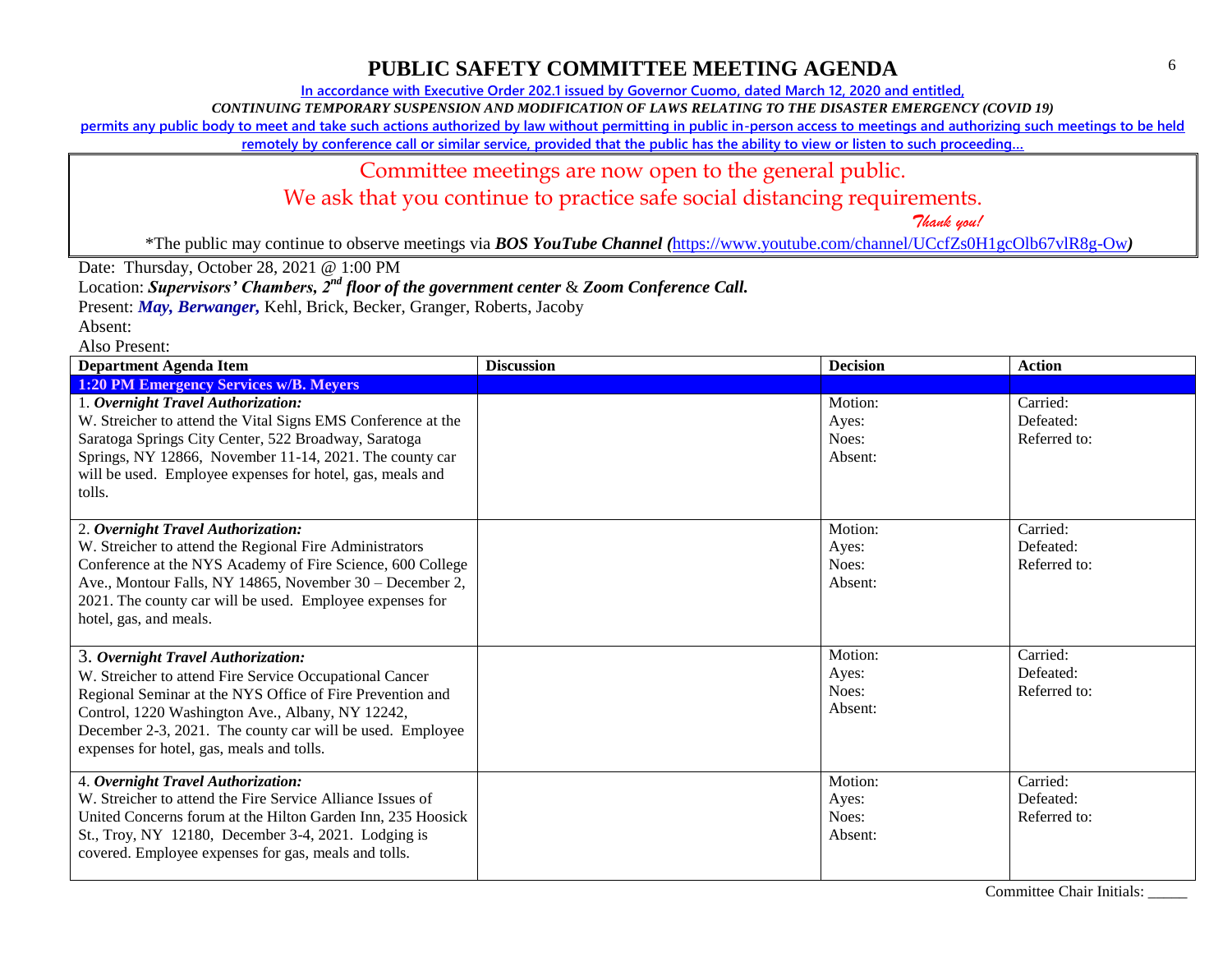**In accordance with Executive Order 202.1 issued by Governor Cuomo, dated March 12, 2020 and entitled,**

*CONTINUING TEMPORARY SUSPENSION AND MODIFICATION OF LAWS RELATING TO THE DISASTER EMERGENCY (COVID 19)*

**permits any public body to meet and take such actions authorized by law without permitting in public in-person access to meetings and authorizing such meetings to be held** 

remotely by conference call or similar service, provided that the public has the ability to view or listen to such proceeding...

### Committee meetings are now open to the general public.

We ask that you continue to practice safe social distancing requirements.

 *Thank you!*

\*The public may continue to observe meetings via *BOS YouTube Channel (*<https://www.youtube.com/channel/UCcfZs0H1gcOlb67vlR8g-Ow>*)*

Date: Thursday, October 28, 2021 @ 1:00 PM

Location: *Supervisors' Chambers, 2nd floor of the government center* & *Zoom Conference Call.*

Present: *May, Berwanger,* Kehl, Brick, Becker, Granger, Roberts, Jacoby

Absent: Also Present:

| тізі і тезепі.<br><b>Department Agenda Item</b>                                                                            | <b>Discussion</b>                  | <b>Decision</b> | <b>Action</b> |
|----------------------------------------------------------------------------------------------------------------------------|------------------------------------|-----------------|---------------|
| 5. Amend Resolution No. 21-457:                                                                                            | Date changed per NYS DHSES         | Motion:         | Carried:      |
| Authorize Chairwoman to sign grant acceptance award with                                                                   |                                    | Ayes:           | Defeated:     |
| NYS Division of Office of Homeland Security and                                                                            |                                    | Noes:           | Referred to:  |
|                                                                                                                            |                                    | Absent:         |               |
| <b>Emergency Services</b> , 1220 Washington Avenue, State Office                                                           |                                    |                 |               |
| Building Campus, Building 7A, Suite 710, Albany, NY 12242                                                                  |                                    |                 |               |
| for FY2021 SHSP for the provision of funding to effectively                                                                |                                    |                 |               |
| build and sustain critical capabilities in an amount of                                                                    |                                    |                 |               |
| \$59,750.00; with \$14,938.00 going to the Sheriff's Office.                                                               |                                    |                 |               |
| \$44,812.00 to be awarded to Emergency Services.                                                                           |                                    |                 |               |
| Effective 10/01/2021 through 09/30/2024. Effective date to                                                                 |                                    |                 |               |
| read 09/01/2021 through 08/31/2021.                                                                                        |                                    |                 |               |
| 6. Appropriation:                                                                                                          | 07/29/2021 Public Safety Committee | Motion:         | Carried:      |
| To: 013640.510302 O/T<br>\$3,000.00                                                                                        |                                    | Ayes:           | Defeated:     |
| w/ 01364000.412890 Other Dept. Income<br>\$3,000.00                                                                        |                                    | Noes:           | Referred to:  |
| Reason: To appropriate 2021 overtime funds for COVID                                                                       |                                    | Absent:         |               |
| response staffing. MOU with Wyoming County Health                                                                          |                                    |                 |               |
| Department. Fully reimbursed through the ELC COVID-19                                                                      |                                    |                 |               |
| grant.                                                                                                                     |                                    |                 |               |
| 7. $FYI \sim Contract$ (\$3,000 and under):                                                                                |                                    | Motion:         | Carried:      |
| Auctions International, Inc., 11167 Big Tree Rd., East Aurora, NY 14052 for selling surplus equipment through<br>$\bullet$ |                                    | Ayes:           | Defeated:     |
| online auction for the period of December 01, 2021 through December 01, 2023. No cost to the County.                       |                                    | Noes:           | Referred to:  |
|                                                                                                                            |                                    | Absent:         |               |
|                                                                                                                            |                                    |                 |               |
| 8. $FYI \sim$ Contract (\$3,000 and under):                                                                                |                                    | Motion:         | Carried:      |
| Authorize Chairwoman to sign the application for renewal of BEMS Course Sponsorship through the NYS Dept.<br>$\bullet$     |                                    | Ayes:           | Defeated:     |
| of Health Bureau of EMS, for the period of $12/31/2021 - 12/31/2023$ . 6 month extension given due to COVID                |                                    | Noes:           | Referred to:  |
| until 12/31/2021. Short form application signature due to extend contract.                                                 |                                    | Absent:         |               |
|                                                                                                                            |                                    |                 |               |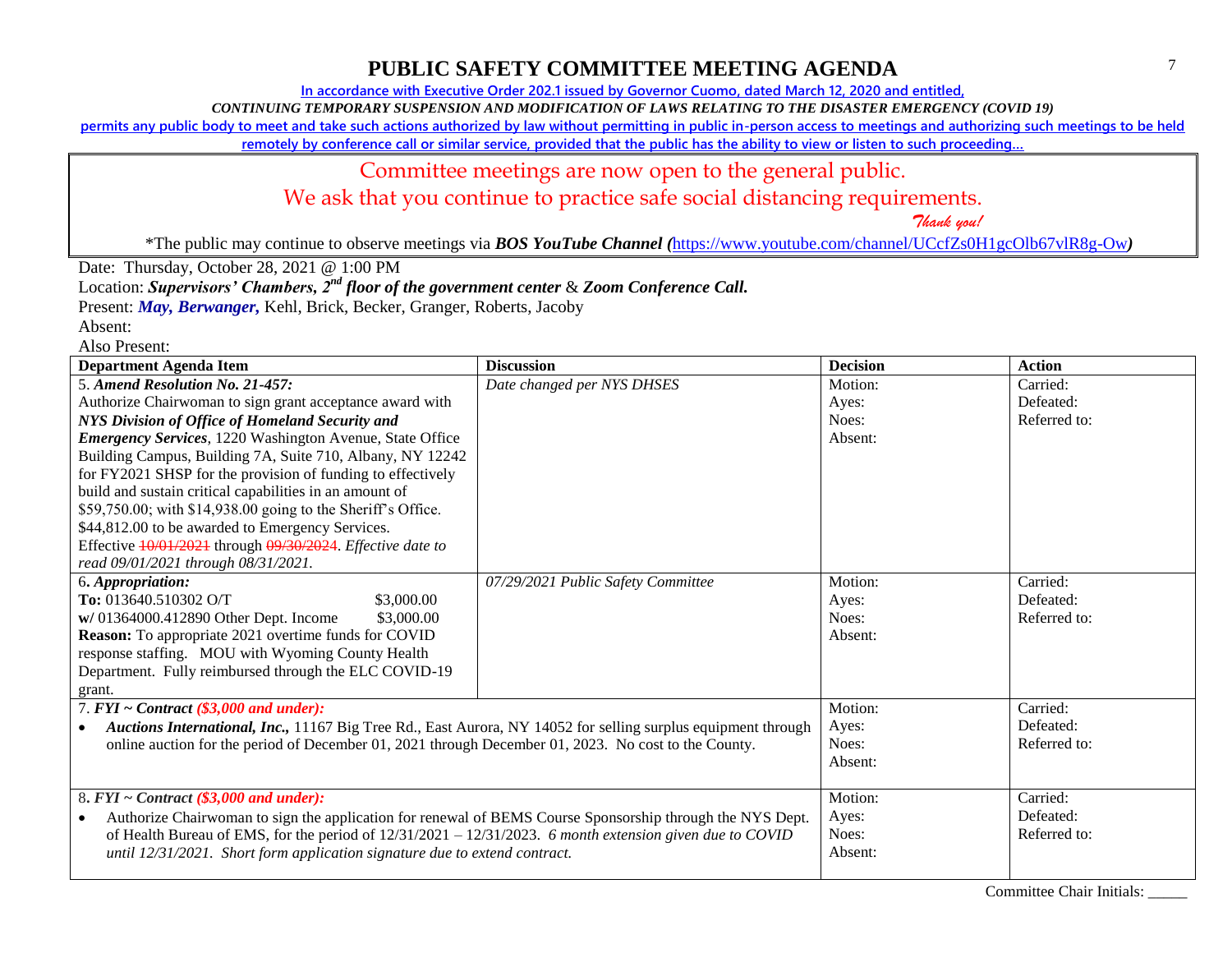**In accordance with Executive Order 202.1 issued by Governor Cuomo, dated March 12, 2020 and entitled,**

*CONTINUING TEMPORARY SUSPENSION AND MODIFICATION OF LAWS RELATING TO THE DISASTER EMERGENCY (COVID 19)*

**permits any public body to meet and take such actions authorized by law without permitting in public in-person access to meetings and authorizing such meetings to be held** 

remotely by conference call or similar service, provided that the public has the ability to view or listen to such proceeding...

#### Committee meetings are now open to the general public.

We ask that you continue to practice safe social distancing requirements.

 *Thank you!*

\*The public may continue to observe meetings via *BOS YouTube Channel (*<https://www.youtube.com/channel/UCcfZs0H1gcOlb67vlR8g-Ow>*)*

Date: Thursday, October 28, 2021 @ 1:00 PM

Location: *Supervisors' Chambers, 2nd floor of the government center* & *Zoom Conference Call.*

Present: *May, Berwanger,* Kehl, Brick, Becker, Granger, Roberts, Jacoby

Absent:

| <b>Department Agenda Item</b>                                           | <b>Discussion</b> | <b>Decision</b> | <b>Action</b> |
|-------------------------------------------------------------------------|-------------------|-----------------|---------------|
| 9. Operational Updates:                                                 |                   | Motion:         | Carried:      |
| <b>EMS</b>                                                              |                   | Ayes:           | Defeated:     |
|                                                                         |                   | Noes:           | Referred to:  |
|                                                                         |                   | Absent:         |               |
|                                                                         |                   |                 |               |
|                                                                         |                   |                 |               |
| 1:40 PM Fire and Building Code Enforcement w/D. Roberts                 |                   |                 |               |
| 1. Monthly Report: Oct. 2021                                            | <b>Attached</b>   | Motion:         | Carried:      |
|                                                                         |                   | Ayes:           | Defeated:     |
|                                                                         |                   | Noes:           | Referred to:  |
|                                                                         |                   | Absent:         |               |
|                                                                         |                   |                 |               |
|                                                                         |                   |                 |               |
| 2. Budget Discussion                                                    | <b>Attached</b>   | Motion:         | Carried:      |
|                                                                         |                   | Ayes:           | Defeated:     |
|                                                                         |                   | Noes:           | Referred to:  |
|                                                                         |                   | Absent:         |               |
|                                                                         |                   |                 |               |
|                                                                         |                   |                 |               |
| 1:50 PM Public Defender w/N. Effman                                     |                   |                 |               |
| 1. Grant Application and Acceptance:                                    |                   | Motion:         | Carried:      |
| Authorize Chairman to sign a grant application and                      |                   | Ayes:           | Defeated:     |
| acceptance award with NYS Office of Indigent Legal                      |                   | Noes:           | Referred to:  |
| Services, 80 South Swan Street, 11 <sup>th</sup> Floor Albany, New York |                   | Absent:         |               |
| 12210 for the provision of funding Year 3 of the Hurrell-               |                   |                 |               |
| Harring Contract in the \$389,121.00; effective April 1, 2020           |                   |                 |               |
| through March 31, 2021. Contract No. CSTWIDEHH52                        |                   |                 |               |
|                                                                         |                   |                 |               |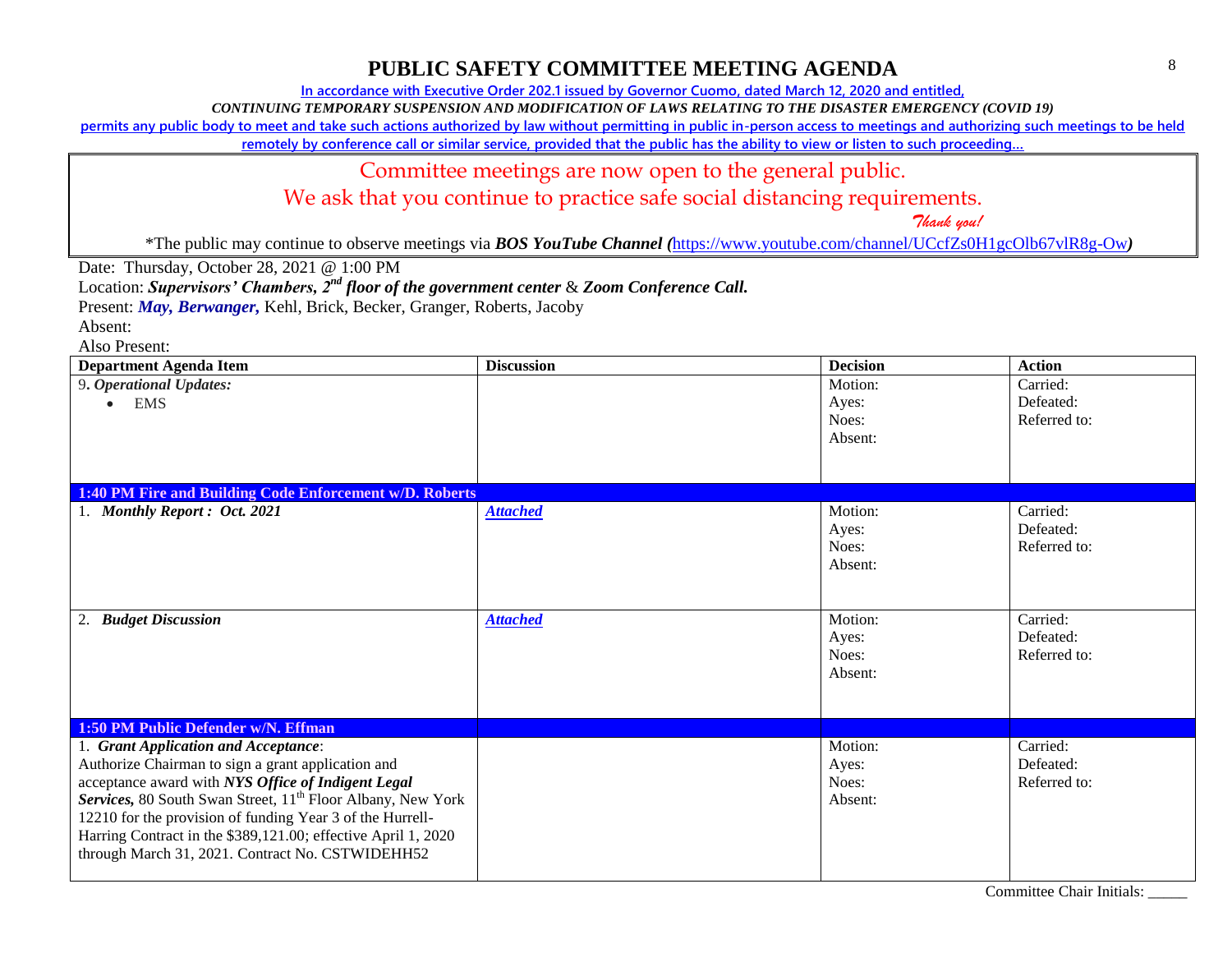**In accordance with Executive Order 202.1 issued by Governor Cuomo, dated March 12, 2020 and entitled,**

*CONTINUING TEMPORARY SUSPENSION AND MODIFICATION OF LAWS RELATING TO THE DISASTER EMERGENCY (COVID 19)*

**permits any public body to meet and take such actions authorized by law without permitting in public in-person access to meetings and authorizing such meetings to be held** 

remotely by conference call or similar service, provided that the public has the ability to view or listen to such proceeding...

### Committee meetings are now open to the general public.

We ask that you continue to practice safe social distancing requirements.

 *Thank you!*

\*The public may continue to observe meetings via *BOS YouTube Channel (*<https://www.youtube.com/channel/UCcfZs0H1gcOlb67vlR8g-Ow>*)*

Date: Thursday, October 28, 2021 @ 1:00 PM

Location: *Supervisors' Chambers, 2nd floor of the government center* & *Zoom Conference Call.*

Present: *May, Berwanger,* Kehl, Brick, Becker, Granger, Roberts, Jacoby

Absent:

| <b>Department Agenda Item</b>                                                                             | <b>Discussion</b> | <b>Decision</b> | <b>Action</b> |
|-----------------------------------------------------------------------------------------------------------|-------------------|-----------------|---------------|
| FYI ~ Referred to 11-02-21 Finance Committee from 10-26-21 Human Resources                                |                   | Motion:         | Carried:      |
| <b>Amend Salary Schedule G</b>                                                                            |                   | Ayes:           | Defeated:     |
| Under PUBLIC DEFENDER to increase yearly stipend plus corresponding fringe provided through NYS Indigent  |                   | Noes:           | Referred to:  |
| Legal Services HH Grant (Contract CSTWIDEHH52 – year 3). Said amounts to be paid biweekly and retroactive |                   | Absent:         |               |
| from $04/01/20$ through $3/31/23$ as follows:                                                             |                   |                 |               |
| $1st$ APD (position code 004.503): was: \$7,000.00 to \$8,000.00                                          |                   |                 |               |
| $2nd$ APD (position code 001.503): was \$7,000.00 to \$8,000.00                                           |                   |                 |               |
| $3rd$ APD (position code 002.503): was \$14,000.00 to \$15,000.00<br>$\bullet$                            |                   |                 |               |
| Secretary I (position code 006.350): was \$5,000.00 to \$6,000.00                                         |                   |                 |               |
|                                                                                                           |                   |                 |               |
|                                                                                                           |                   |                 |               |
|                                                                                                           |                   |                 |               |
|                                                                                                           |                   |                 |               |
|                                                                                                           |                   |                 |               |
|                                                                                                           |                   |                 |               |
| $FYI \sim Referred$ to 11-02-21 Finance Committee from                                                    |                   | Motion:         | Carried:      |
| <b>10-26-21 Human Resources</b>                                                                           |                   | Ayes:           | Defeated:     |
| <b>Amend Salary Schedule G:</b>                                                                           |                   | Noes:           | Referred to:  |
| Under PUBLIC DEFENDER to add end date of stipend plus                                                     |                   | Absent:         |               |
| corresponding fringe provided through NYS Indigent Legal                                                  |                   |                 |               |
| Services HH Grant (Contract CSTWIDEHH52 – year 3) of                                                      |                   |                 |               |
| $3/31/23$ to the following:                                                                               |                   |                 |               |
| <b>Assistant Public Defender 6th</b>                                                                      |                   |                 |               |
|                                                                                                           |                   |                 |               |
|                                                                                                           |                   |                 |               |
|                                                                                                           |                   |                 |               |
|                                                                                                           |                   |                 |               |
|                                                                                                           |                   |                 |               |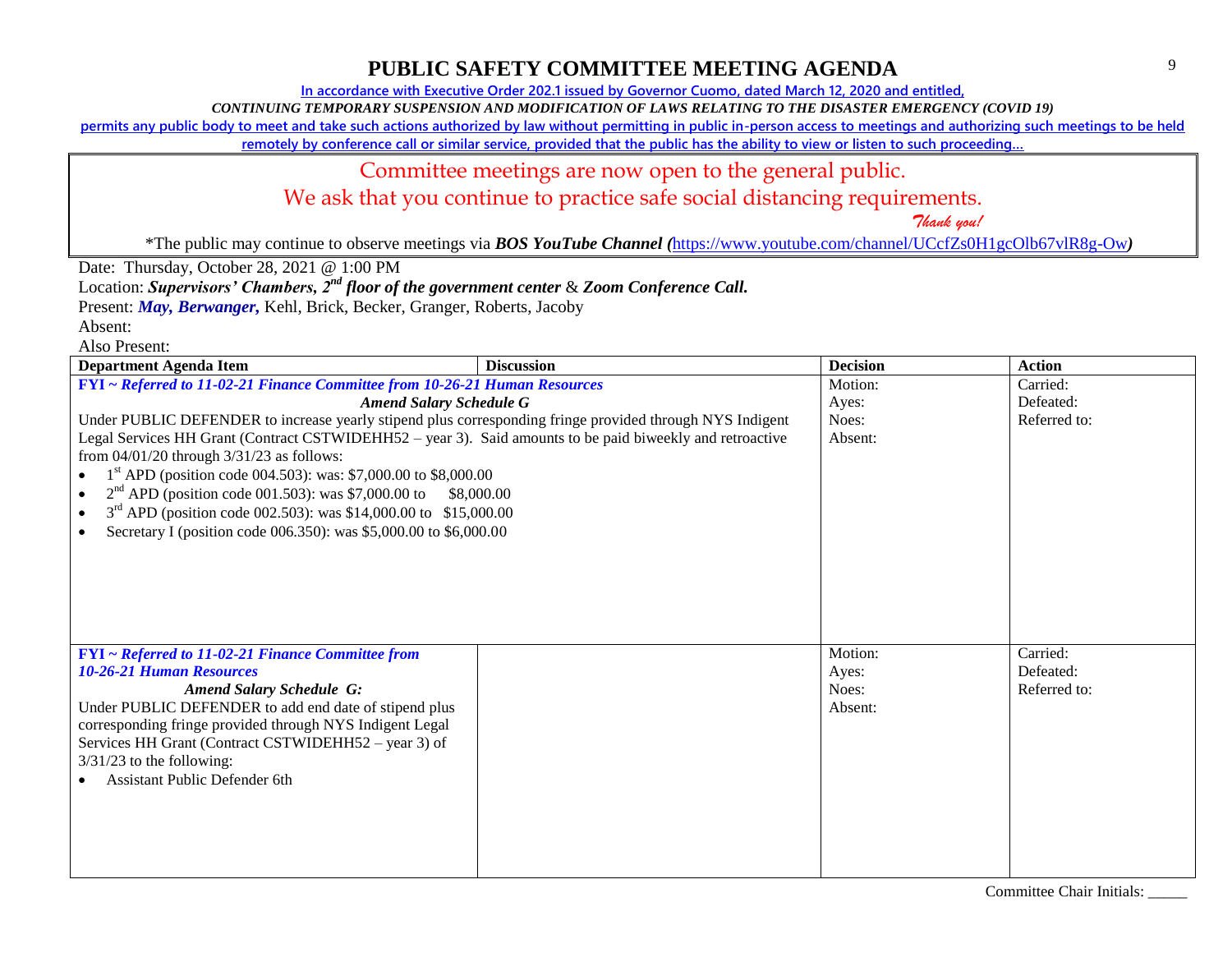**In accordance with Executive Order 202.1 issued by Governor Cuomo, dated March 12, 2020 and entitled,**

*CONTINUING TEMPORARY SUSPENSION AND MODIFICATION OF LAWS RELATING TO THE DISASTER EMERGENCY (COVID 19)*

**permits any public body to meet and take such actions authorized by law without permitting in public in-person access to meetings and authorizing such meetings to be held** 

remotely by conference call or similar service, provided that the public has the ability to view or listen to such proceeding...

#### Committee meetings are now open to the general public.

We ask that you continue to practice safe social distancing requirements.

 *Thank you!*

\*The public may continue to observe meetings via *BOS YouTube Channel (*<https://www.youtube.com/channel/UCcfZs0H1gcOlb67vlR8g-Ow>*)*

Date: Thursday, October 28, 2021 @ 1:00 PM

Location: *Supervisors' Chambers, 2nd floor of the government center* & *Zoom Conference Call.*

Present: *May, Berwanger,* Kehl, Brick, Becker, Granger, Roberts, Jacoby

Absent:

| <b>Department Agenda Item</b>                                 | <b>Discussion</b> | <b>Decision</b> | <b>Action</b> |
|---------------------------------------------------------------|-------------------|-----------------|---------------|
| <b>FYI</b> ~ Referred to 11-02-21 Finance Committee from      |                   | Motion:         | Carried:      |
| <b>10-26-21 Human Resources</b>                               |                   | Ayes:           | Defeated:     |
| <b>Amend Salary Schedule G:</b>                               |                   | Noes:           | Referred to:  |
| Under PUBLIC DEFENDER to provide for yearly stipend           |                   | Absent:         |               |
| plus corresponding fringe with funds provided through the     |                   |                 |               |
| NYS Indigent Legal Services HH Grant (Contract                |                   |                 |               |
| $CSTWIDEHH52 - year 3$ ). Said amounts to be paid biweekly    |                   |                 |               |
| and retroactive from $04/01/20$ through $3/31/23$ to the      |                   |                 |               |
| following:                                                    |                   |                 |               |
| Public Defender (003.503)<br>\$3,000.00                       |                   |                 |               |
| Assistant PD $4^{\text{th}}$ : (007.503)<br>\$8,000.00        |                   |                 |               |
| Secretary to PD: $(005.503)$<br>\$6,000.00<br>$\bullet$       |                   |                 |               |
| Data Management/Account Clerk (009.595):<br>\$3,000.00        |                   |                 |               |
|                                                               |                   |                 |               |
|                                                               |                   |                 |               |
|                                                               |                   |                 |               |
| $FYI \sim Ref{erred to 11-02-21}$ Finance Committee from      |                   | Motion:         | Carried:      |
| <b>10-26-21 Human Resources</b>                               |                   | Ayes:           | Defeated:     |
| <b>Position Fill: Public Defender</b>                         |                   | Noes:           | Referred to:  |
| One (1) position of <b>Assistant Public Defender 3rd</b> (PT) |                   | Absent:         |               |
| (position $#002.503$ ), on Salary Schedule S and G. Person    |                   |                 |               |
| Vacating: Adam W. Koch, effective October 8, 2021.            |                   |                 |               |
| Position Available: November 15, 2021.                        |                   |                 |               |
|                                                               |                   |                 |               |
|                                                               |                   |                 |               |
|                                                               |                   |                 |               |
|                                                               |                   |                 |               |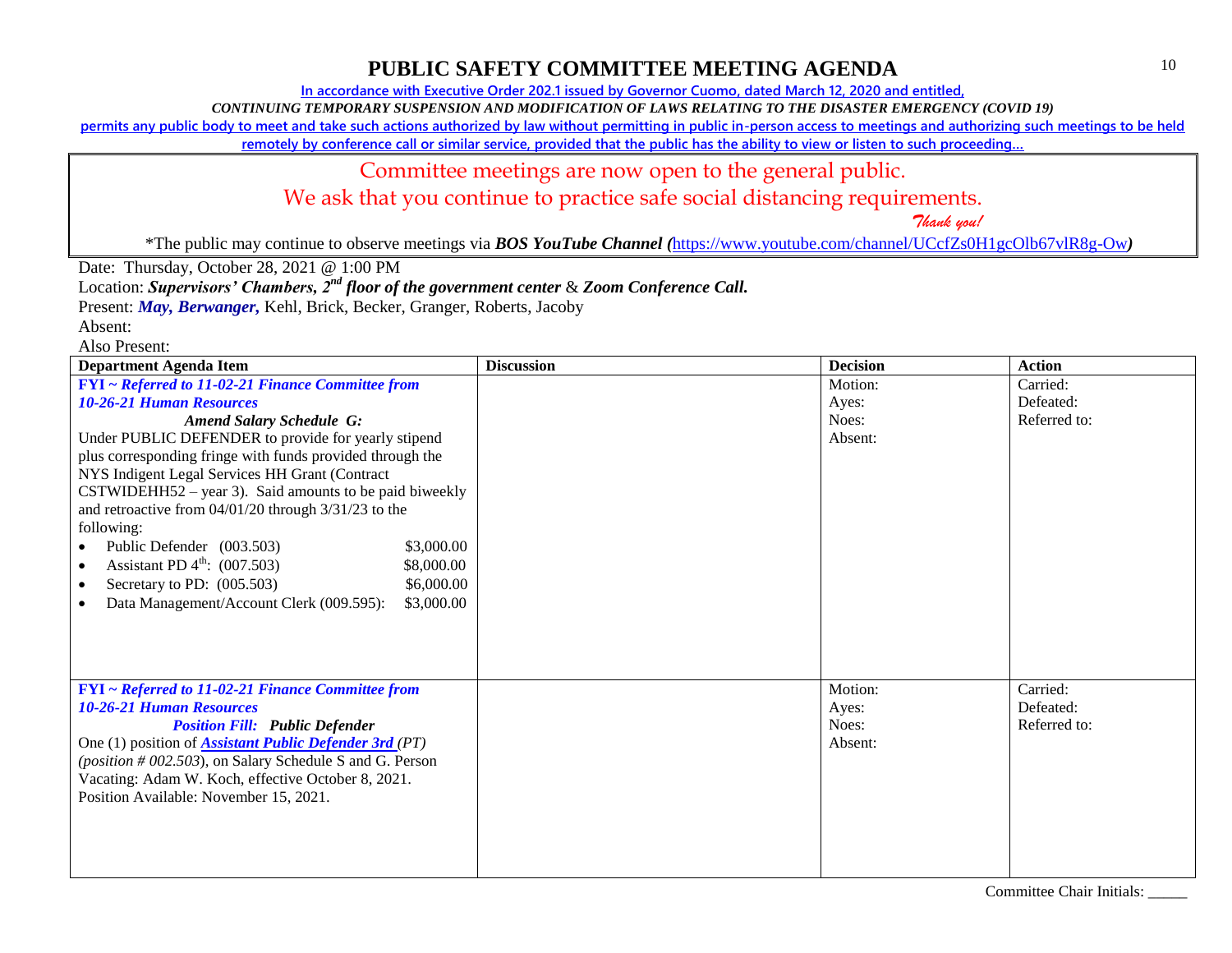**In accordance with Executive Order 202.1 issued by Governor Cuomo, dated March 12, 2020 and entitled,**

*CONTINUING TEMPORARY SUSPENSION AND MODIFICATION OF LAWS RELATING TO THE DISASTER EMERGENCY (COVID 19)*

**permits any public body to meet and take such actions authorized by law without permitting in public in-person access to meetings and authorizing such meetings to be held** 

remotely by conference call or similar service, provided that the public has the ability to view or listen to such proceeding...

### Committee meetings are now open to the general public.

We ask that you continue to practice safe social distancing requirements.

 *Thank you!*

\*The public may continue to observe meetings via *BOS YouTube Channel (*<https://www.youtube.com/channel/UCcfZs0H1gcOlb67vlR8g-Ow>*)*

Date: Thursday, October 28, 2021 @ 1:00 PM

Location: *Supervisors' Chambers, 2nd floor of the government center* & *Zoom Conference Call.*

Present: *May, Berwanger,* Kehl, Brick, Becker, Granger, Roberts, Jacoby

Absent:

| <b>Department Agenda Item</b>                                                         | <b>Discussion</b>                             | <b>Decision</b> | <b>Action</b> |
|---------------------------------------------------------------------------------------|-----------------------------------------------|-----------------|---------------|
| FYI ~ Referred to 11-02-21 Finance Committee from                                     |                                               | Motion:         | Carried:      |
| <b>10-26-21 Human Resources</b>                                                       |                                               | Ayes:           | Defeated:     |
| <b>Amend Salary Schedule G:</b>                                                       |                                               | Noes:           | Referred to:  |
| Under PUBLIC DEFENDER to provide annual stipend from                                  |                                               | Absent:         |               |
| the NYS Indigent Legal Services QICR Grant (Contract                                  |                                               |                 |               |
| C3RD656) previously paid to Assistant Public Defender 7th,                            |                                               |                 |               |
| from November 13, 2021 through June 30, 2023, said amounts                            |                                               |                 |               |
| to be paid biweekly to the following :                                                |                                               |                 |               |
| Assistant Public Defender $4^{\text{th}}$ (007.503)<br>\$24,000.00                    |                                               |                 |               |
|                                                                                       |                                               |                 |               |
| FYI ~ Referred to 11-02-21 Finance Committee from                                     |                                               | Motion:         | Carried:      |
| <b>10-26-21 Human Resources</b>                                                       |                                               | Ayes:           | Defeated:     |
| <b>Abolish Position: Public Defender</b>                                              |                                               | Noes:           | Referred to:  |
| Abolish one (1) position of <b>Assistant Public Defender</b> $7th$                    |                                               | Absent:         |               |
| (PT) (position code 013.503) on Salary Schedule G. Person                             |                                               |                 |               |
| vacating Gerald L. Stout is being moved to Assistant Public                           |                                               |                 |               |
| Defender 5 <sup>th</sup> on Salary Schedule G, effective November 3,                  |                                               |                 |               |
| 2021                                                                                  |                                               |                 |               |
|                                                                                       |                                               |                 |               |
| FYI ~ Referred to 11-02-21 Finance Committee from                                     |                                               | Motion:         | Carried:      |
| <b>10-26-21 Human Resources</b>                                                       |                                               | Ayes:           | Defeated:     |
| <b>Position Fill: Public Defender</b>                                                 |                                               | Noes:           | Referred to:  |
| Fill one (1) position of <b>Assistant Public Defender 5<sup>th</sup></b> (PT)         |                                               | Absent:         |               |
| (position code 010.503), on Salary Schedule G. Person                                 |                                               |                 |               |
| Vacating: Michael F. Griffith, effective October 15, 2021.                            |                                               |                 |               |
| Position Available: November 3, 2021.                                                 |                                               |                 |               |
| 2:10 PM District Attorney w/D. O'Geen                                                 |                                               |                 |               |
| $\text{FYI} \sim \text{Referred to } 11{\text -}02{\text -}21$ Finance Committee from | There was some discussion over the lack of an | Motion:         | Carried:      |